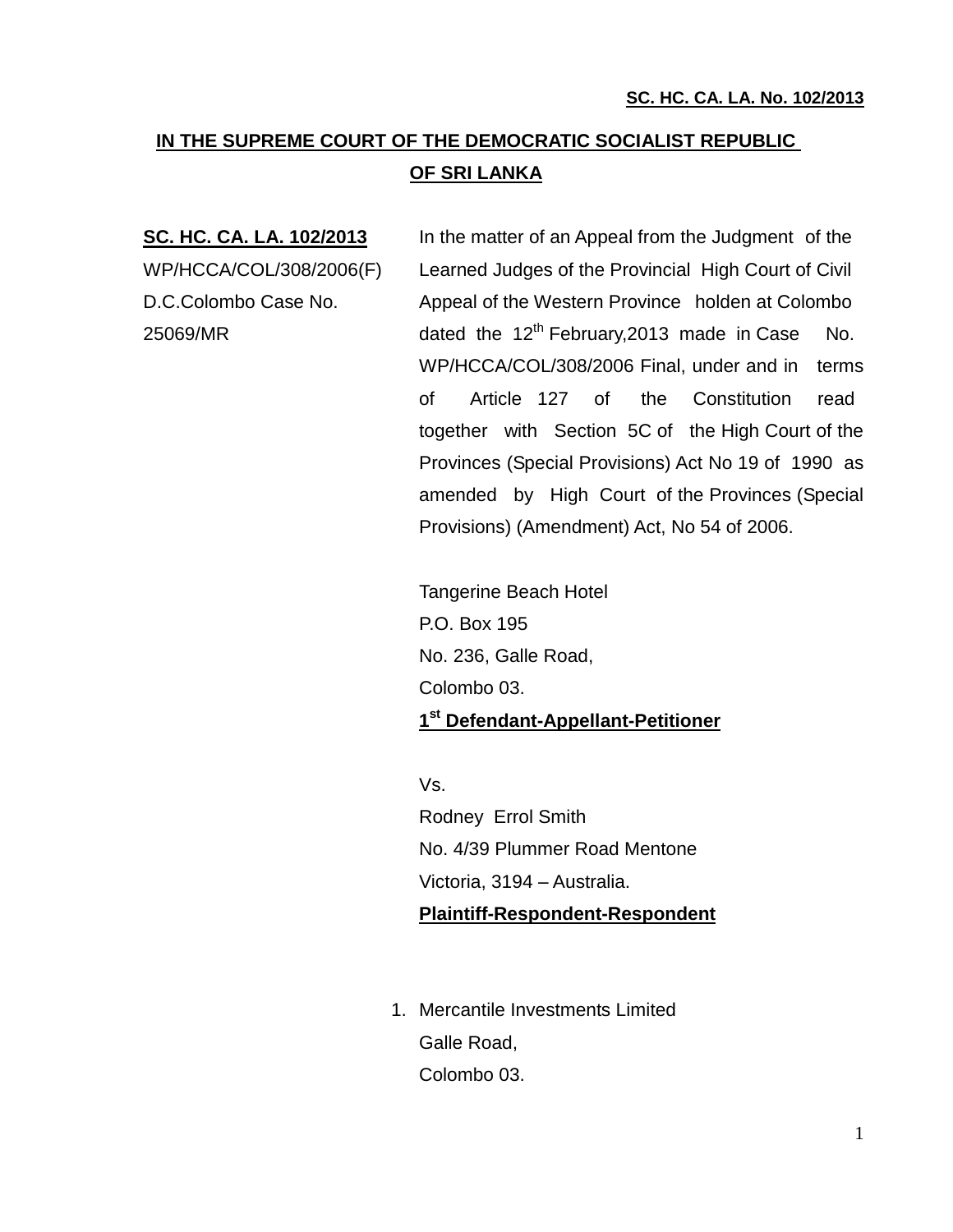2. Maggonage Wimalasena of No. 46, Gemunu Mawatha, Kalutara South, Kalutara.

#### **Defendants-Respondents-Respondents**

**BEFORE : TILAKAWARDANE, J. MARSOOF, PC, J. & DEP, PC, J. COUNSEL : Romesh de Silva PC with Harsha Amarasekera for the 1st Defendant-Appellant-Petitioner. Avindra Rodrigo with M.P. Maddumabandara for the Plaintiff-Respondent-Respondent. ARGUED ON : 30.07.2013. DECIDED ON : 18.11.2013**

## **Tilakawardane J:**

An application for Leave to Appeal before this Court was made by the 1<sup>st</sup> Defendant  $-$ Appellant – Petitioner (hereinafter referred to as the Petitioner) and the matter appeared before this Court on 30.07.2013. The appeal was against the decision of the Provincial High Court of Civil Appeal of the Western Province which delivered judgment on 26.02.2013.

It is the opinion of this Court that the following two questions of law that were raised for leave to appeal require the consideration of this Court.

- 1. Whether the Provincial High Court of Civil Appeal of the Western Province had misdirected itself when they held the Petitioner vicariously liable for the actions of the 3<sup>rd</sup> Defendant.
- 2. Whether the Provincial High Court of Civil Appeal of the Western Province had misdirected itself when it failed to take cognizance of the fact that the documents marked by the Plaintiff – Respondent – Respondent (hereinafter referred to as the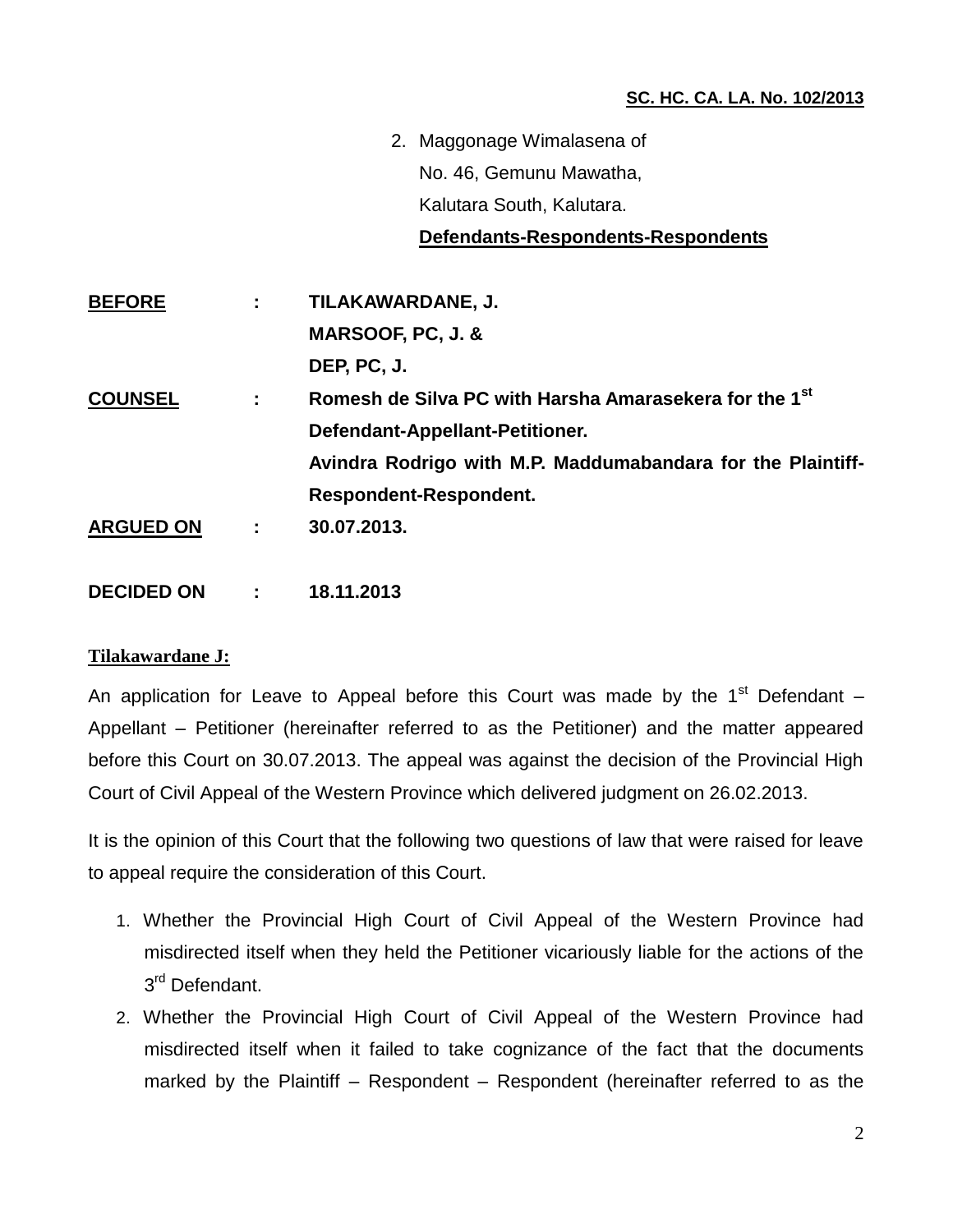Respondent) were admitted into evidence subject to proof and were allegedly not proven.

The facts that precede this appeal are as follows. The Respondents in the above captioned cases were three males: a father, a son and the brother of the father. The three passengers were being driven in vehicle number 65-2938 at the time of the accident. The said vehicle collided with train number 506 which was travelling from Colombo to Galle. The accident occurred at the Paunangoda Road rail at Hikkaduwa. The Petitioner of this case is the legal owner of the said vehicle.

The first issue that requires the consideration of this Court is whether there is a vicarious liability that falls on the part of the Petitioner, arising out of the actions of the driver, the  $3<sup>rd</sup>$ Defendant. It is submitted by the Petitioner that there is no vicarious liability that falls on him due to the fact that the 3<sup>rd</sup> Defendant was not an employee of the Petitioner and was hence not within his control.

The Petitioner asserts that the  $3<sup>rd</sup>$  Defendant is not his employee and that hence he is not liable vicariously for his actions. The Petitioner quoted the recent case of **Krishnan Nalinda Priyadarshana v Kandana Arachchcige Nilmini Dhammika Perera** (case no. SC. Appeal 67/2012 decided on 14.06.2013) in which **Wanasundara J** stated as follows:

*"In the instant case, the driver who drove was the employee of the owner of the lorry. The driver's wrongful act was done within the act of driving which he was employed to perform by the owner of the lorry. Even if the wrongful act was unauthorized by the employer and criminal*  in nature, the employer is vicariously liable for the employee's action, thus making the *employer bound to pay damages caused by the employee."*

The Petitioner further quoted the judgment on the **General Principles of Vicarious Liability in Tort** as laid down by **Salmond** in **"Law of Tort" 1907** which further clarifies the issue of the liability only falling upon an employer of the driver. The Petitioner also quoted cases such as **Ellis v Paranavitana** *58 NLR 373* and **Rafina and Another v The Port (Cargo) Corporation and Another** (1980)*2 SLR 189* both of which establish that the Sri Lankan Courts have previously decided that vicarious liability only falls upon the employer when there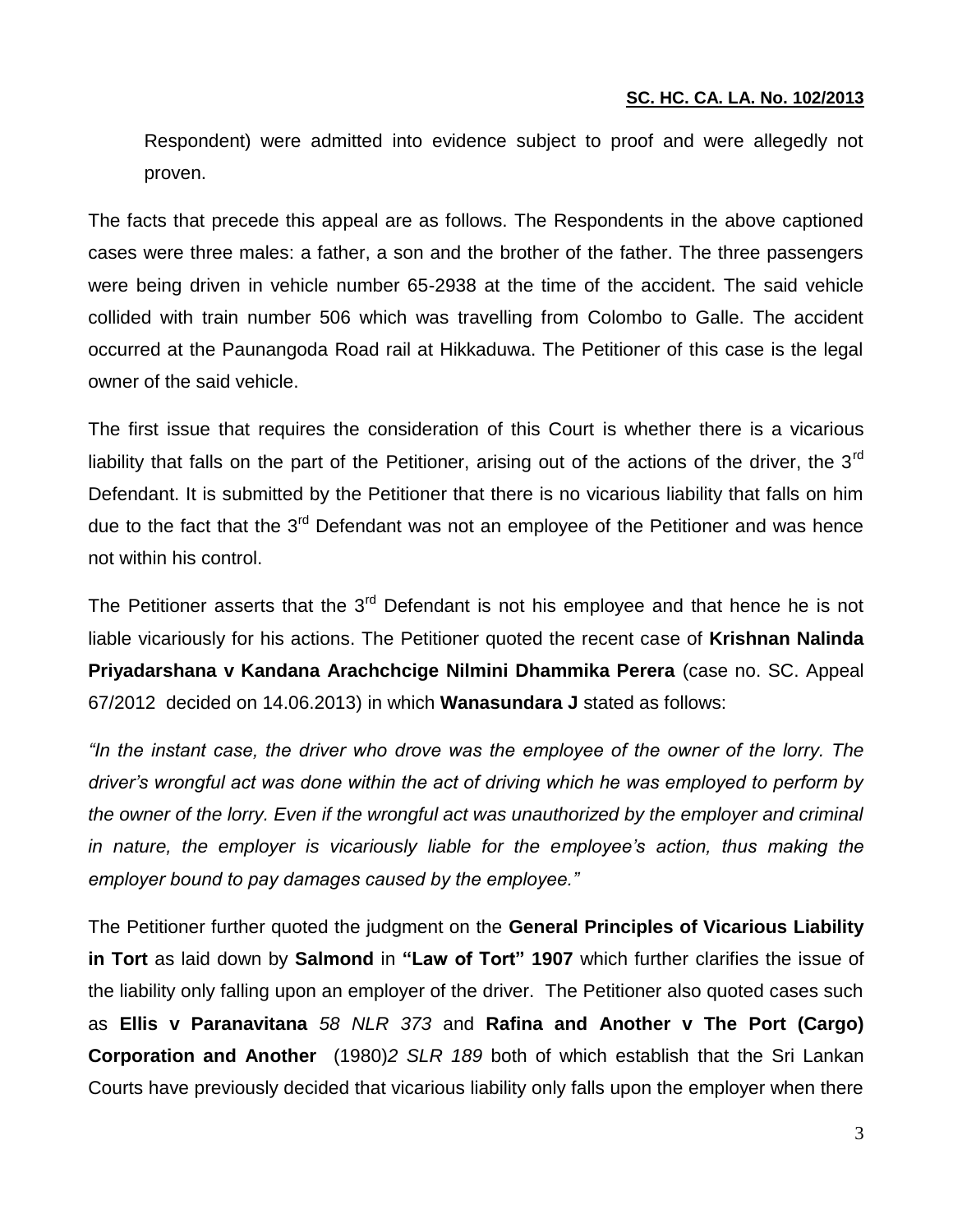is a direct nexus between the employer and the employee. It is the assertion of the Petitioner that such a nexus does not exist between himself and the  $3<sup>rd</sup>$  Defendant. The Petitioner alleges that in order to find him vicariously liable for the action of the  $3<sup>rd</sup>$  Defendant the corporate veil must be lifted and that such an action by the Court would be contrary to the concept of "distinct legal entity" as created by the **Companies Act No. 7 of 2007**.

Conversely, it is the position of the Respondent that the Petitioner, as the lawful owner of the vehicle is vicariously liable for the actions of the ultimate user of the vehicle. Abundant case law affirms this position and this Court is inclined to agree with this assertion. The case of **Jafferjee v Munasinghe** *51 NLR 313* saw **Jayatileke J** cite the English case of **Chowdhary v Gillot** *2 A.E.R 541* which states that:

*".. if a person lends his car to another, prima facie he does not place the driver under the control of the borrower, and the borrower does not become liable for the negligence of the driver."*

Similarly, in the American case of **Seattle v Stone** *410P.2d 583.* **Weaver J** held that there is a prima facie responsibility that falls upon the registered owner of a vehicle. This prima facie responsibility can be rebutted by the owner if he is able to present evidence to the contrary to the Court. The provisions for such a rebuttal are found in **Section 214 (2) (b) (ii)** of the Motor **Traffic Act No. 14 of 1951** which states as follows:

".. *Provided, however, that- the owner, if he was not present in the motor vehicle at the time of such contravention, shall not be deemed under paragraph (b) to be guilty of an offence under this Act, if he proves to the satisfaction of the court that the contravention was committed without his consent or was not due to any act or omission on his part or that he had taken reasonable precautions to prevent such a contravention."*

The view of **Rolfe B** in the case of **Reedie v The London and North Western Railway Company**(*1849)4Exch244, 154ER01201* was reaffirmed by **Rix LJ** in the recent case of **Viasystems (Tyneside) Ltd v Thermal Transfer (Northern) Ltd** *(2006) QB510,529* where liability was imposed on the employer on the basis that: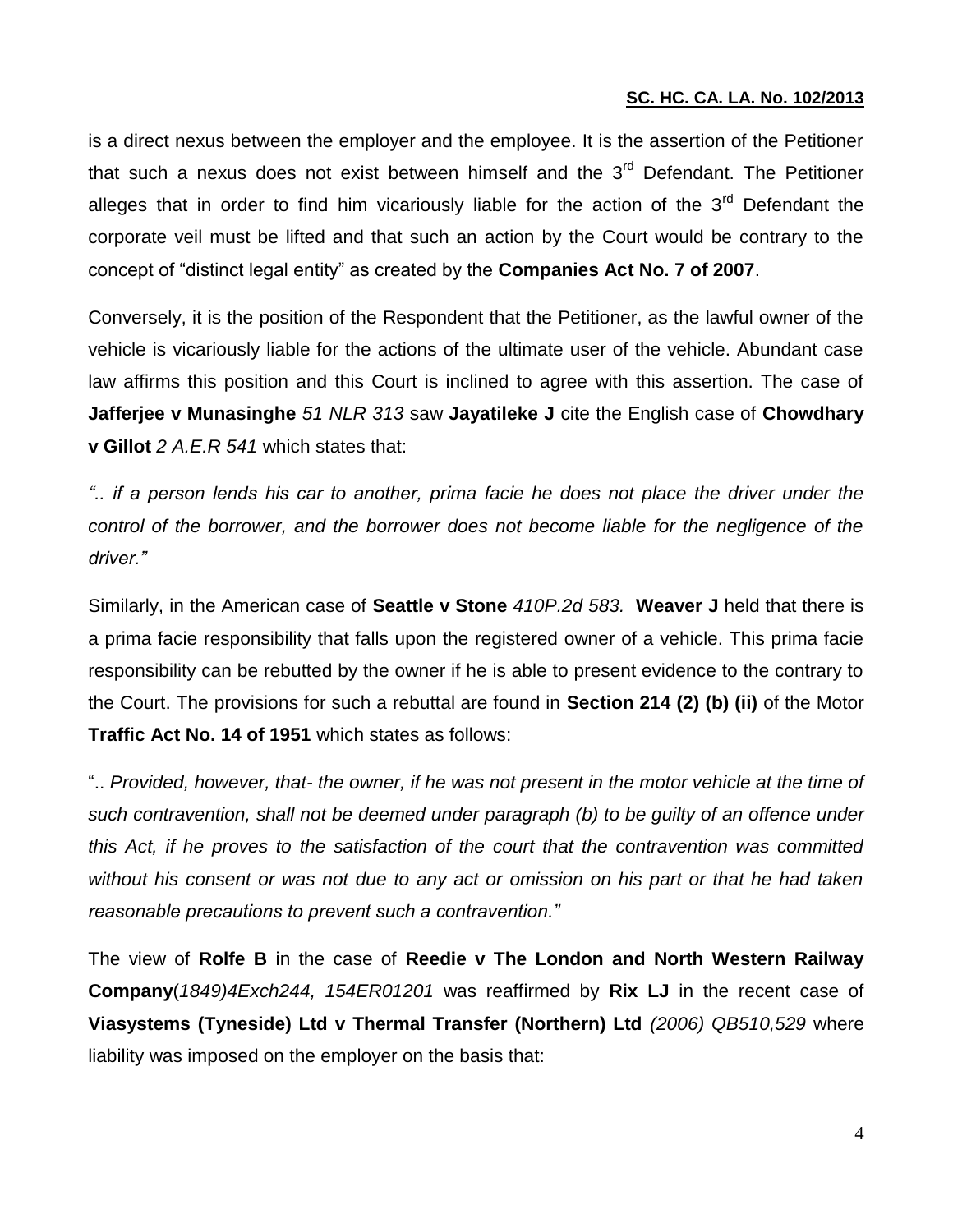*"Those who set in motion and profit from the activities of their employees should compensate those who are injured by such activities even when performed negligently."*

This principle was taken up by **Gratiaen J** in the case of **T. H. I. De Silva v Trust Co Ltd** *55 NLR 241.* It was held that despite the fact that the owner was not in the vehicle, the fact that he had delegated the task of driving the car to another for his own purposes, gives rise to vicarious liability of the owner. A similar view was set out by the English Judge **Denning J** in the case of **Ormrod v Crossville Motor Services Ltd** *(1953)2AER 755* in the following words:

*"The law puts an especial responsibility on the owner of a vehicle who allows it to go on the road in charge of someone else, no matter whether it is his servant, his friend, or anyone else. If it is being used wholly or partly on the owner's business or for the owner's purposes, the owner is liable for any negligence on the part of the driver."*

The applicability of this opinion to Sri Lankan law was affirmed in the case of **Ellis V Paranavithana** *58NLR 373*.

The ability to disprove this responsibility was discussed by **Streatfield J** in the case of **Samson v Aitchison** *AC 488* as follows:

*"where the owner of the vehicle, being himself in possession and occupation of it, requests or allows another person to drive, this will not itself exclude his right and duty of control; and therefore, in the absence of further proof that he has abandoned that right by contract or otherwise, the owner is liable as principal for damages caused by the negligence of the person actually driving."*

Moreover, **Section 214(2)(b)** of the **Motor Traffic Act No. 14 of 1951** imposes prima facie liability for an accident on the driver and the owner of the vehicle. Subsection (b) reads as follows: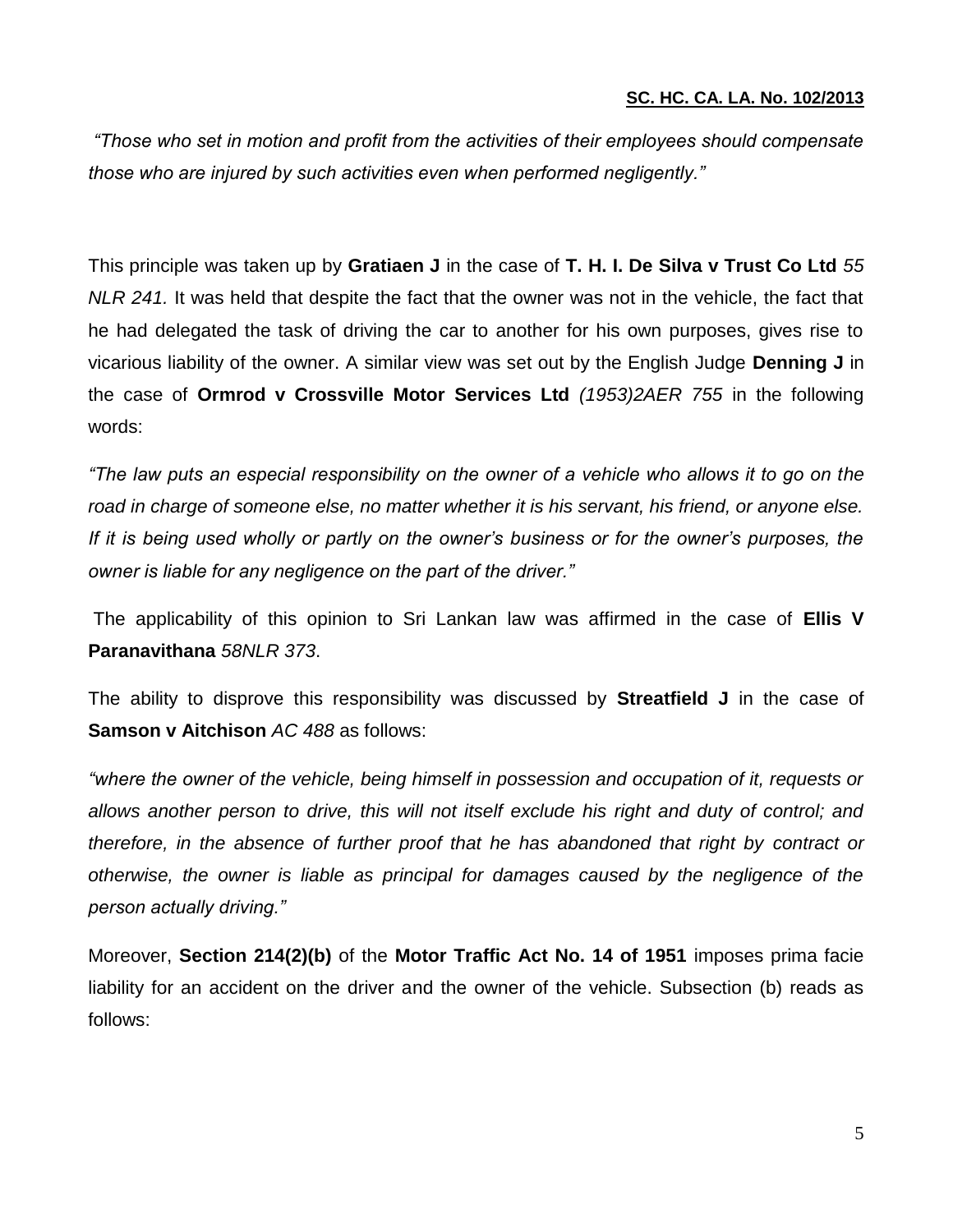"*the driver and the owner of the motor vehicle shall also be guilty of an offence under this act, notwithstanding that a duty or prohibition, or the liability in respect of such contravention is not expressly imposed by such provision or regulation on the driver or the owner:."*

Accordingly, there is a statutory liability on the part of the owner with regards to damages that arise in the operation and use of his vehicle.

Hence, it is the opinion of this Court that the Petitioner has not adduced any evidence in order to establish that it has abandoned its right or authority to control the driver at the time that the said events unfolded as per **Section 214(2) (b) (ii)** as stated above. In fact the Petitioner, in vide page 21, on the 23<sup>rd</sup> of February 2006, adduced evidence in order to establish that it plays an active role in the selection of the drivers of its vehicle.

It has also been called into question before this Court as to whether the Petitioner, Tangerine Beach Hotel, has sufficient interest in the duties of the driver so as to be held liable for his action although, the 3<sup>rd</sup> Defendant, the driver, is an employee of Tangerine Tours Limited, it transpired in evidence that the Petitioner and Tangerine Tours Limited despite being distinct legal entities, share a common chairman, common directors and that they own shares in each other's companies and maintain a close relationship with each other. Hence, despite the fact that the contract of employment for the driver was provided for by Tangerine Tours Limited, sufficient evidence has been adduced in order to establish interest as well as proximity between the driver and the Petitioner.

The issue that was raised with regards to the evidence that was adduced by the Respondent was that the documents marked "P1", "P2" and "P3" were allegedly entered into evidence subject to proof by the Respondent. The Petitioners have objected to the validity of the said documents on the basis that they were not proven and hence are not admissible in evidence in these cases. Furthermore, it is alleged by the Petitioner that the failure of proof by the Respondent should bar the judges from taking the said evidence into consideration. The evidence mentioned by the Petitioner is evidence that include medical reports from doctors in Australia indicating the condition of the passengers in the vehicle, that is, the three Respondents in the above captioned cases.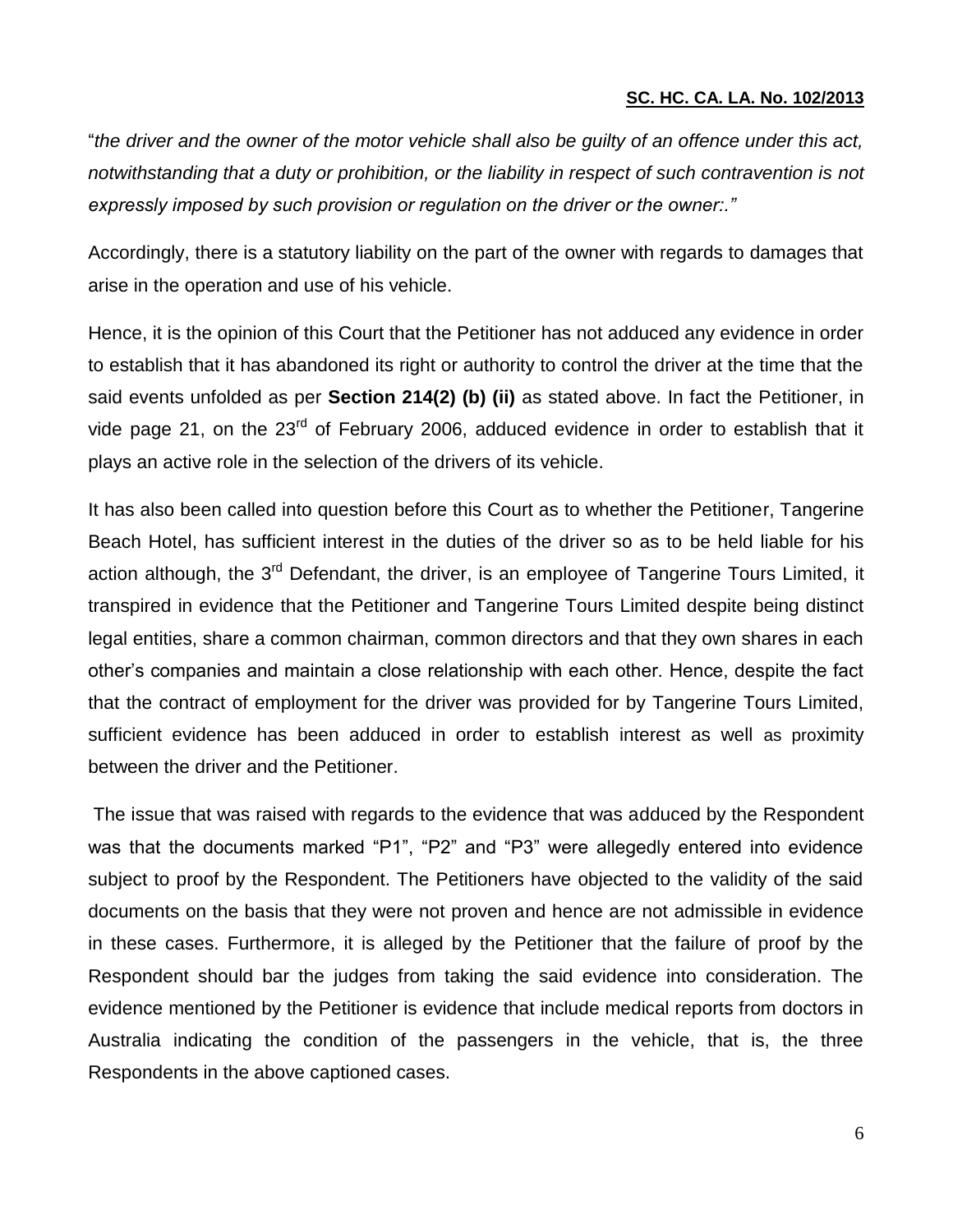The law relating to the admissibility of evidence is laid down in **Section 154** of the **Civil Procedure Code**. The section states:

"*every document or writing which a party intends to use as evidence against his opponent must be formally tendered by him in the course of proving his case at the time when its contents or purport are first immediately spoken to by a witness, id I is an original document already filed in the record of some action, or the deposition of a witness made therein, it must previously be procured from that record by means of and under an order from, the court. if it is a portion of the pleadings, or a decree or order of court made in another action, it shall not generally be removed therefrom, but a certified copy here of shall be used in evidence instead."*

The explanation of the section further elaborates that:

"*If the opposing party does not, on the document being tendered in evidence, object to its being received, and if the document is not such as is forbidden by law to be received in evidence, the court should admit it."*

The Petitioner alleges that the documents were objected to upon their admission to evidence; however, this Court has not been provided with adequate evidence of such an objection nor has it been specifically stated as to what the basis of the objection is. The law on the matter has been laid down with great clarity in the case of **Silva v Kindersley** *(1914). 18 N. L. R. 85*  where the Court held that in a civil suit, when a document is tendered in evidence by one party and is not objected to by the other, the document is deemed to constitute legally admissible evidence as against the party who is sought to be affected by it. Furthermore, in the case of **Sri Lanka Ports Authority and Another v Jugolinija – Boat East** *[1981] 1 Sri LR 18* **Samarakoon CJ** held that:

*"If no objection is taken when at the close of a case documents are read in evidence they are evidence for all purposes of the law. This is the curses curiae of the original courts."*

Similar views were taken in cases such as **Cinemas Ltd v Soundararajam** *1988 (2) SLR 16* and **Balapitiya Gunanandana Thero v Talalle Mettananada Thero** *1997 (2) SLR 101.*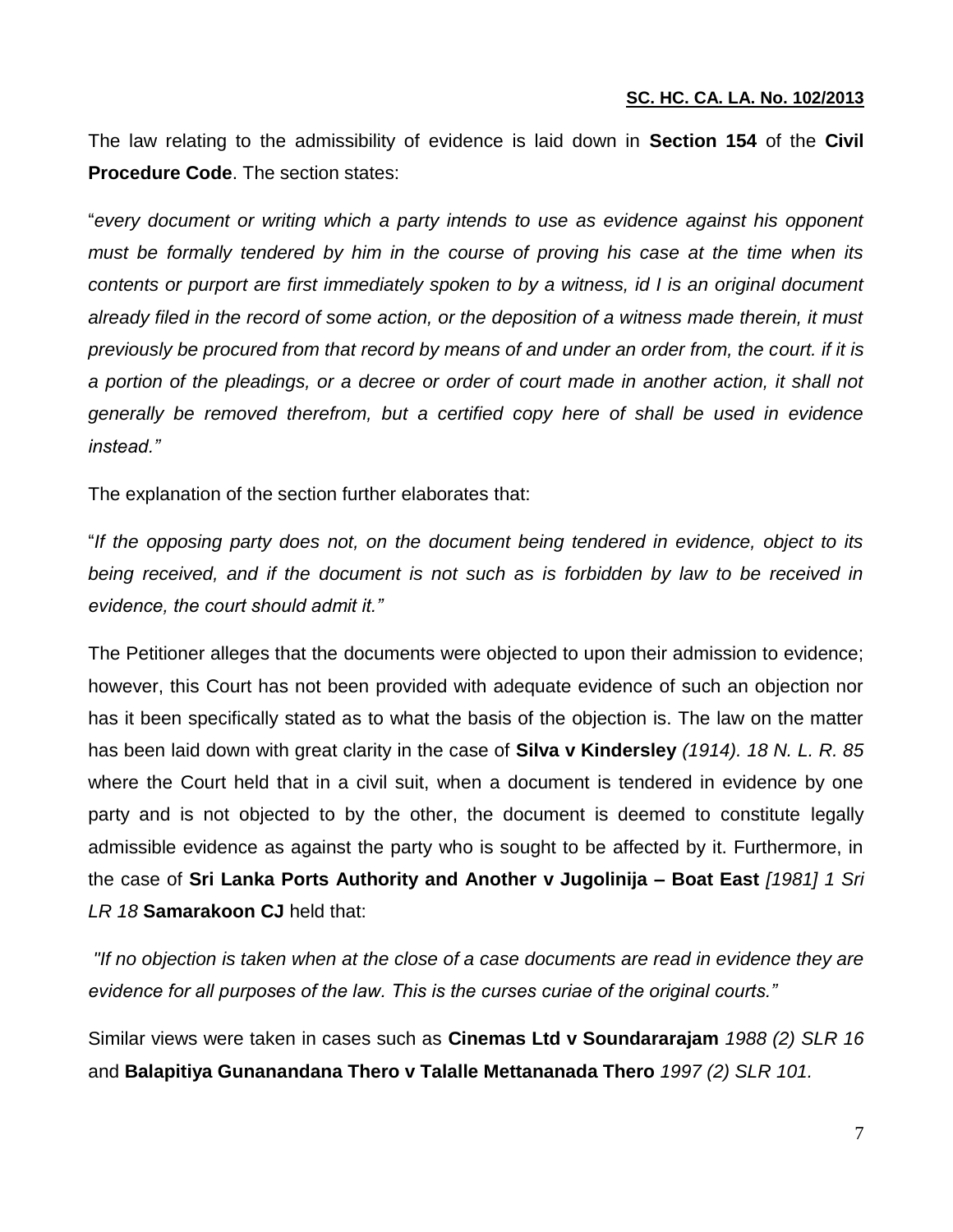The Respondents tendered the documents into evidence on 07.06.2004 subject to proof and proved the grievous injuries suffered by him during the course of presenting the evidence. There is no evidence to the satisfaction of the Court that suggests that an objection was made in the first instance by the Petitioner.

The only available question then is whether the objection to the documents can be made upon appeal. In the Privy Council decision of the case of **Shahzadi Begam v Secretary of State for India** *(1907) 34 Cal 1059*, it was held that it was too late for an objection with regards to the admissibility of evidence of a document to be raised on the appeal. Such an objection may only be raised if the issue was called into question in the first instance. This view was upheld by **Hutchinson CJ** in **Sangarapillai v Arumugam** *(1909) 2 Leader 161* as well as in the case of **Siyadoris v Danoris** *42 NLR 311.* 

Hence, this Court feels that it would be contrary to law and judicial precedent to allow the Petitioner to call into question the validity of evidence that has already been admitted.

Furthermore, the Petitioner has not specified the grounds on which the evidence is being called into question, nor have they provided this Court with a reasonable basis on which they object to the admissibility of the evidence. Additionally, this Courts draws attention to the evidence that has been adduced in vide page 304-309, which are the Bed Head Tickets of the Respondent. The evidence corroborates the statements contained in the doctor's report in the evidence that has been objected to by the Petitioner.

**Section 3** of the **Evidence Ordinance** defines the word "proved" as:

*"A fact is said to be proved when, after considering the matters before it, the court either believes it to exist or considers its existence so probable that a prudent man ought, under the circumstances of the particular case, to act upon the supposition that it exists."*

Accordingly, in the absence of any evidence to the contrary being presented by the Petitioner, this Court believes that there is no basis upon which the validity of the said evidence could be questioned and that the Respondents have established the validity of the said documents to the satisfaction of this Court.